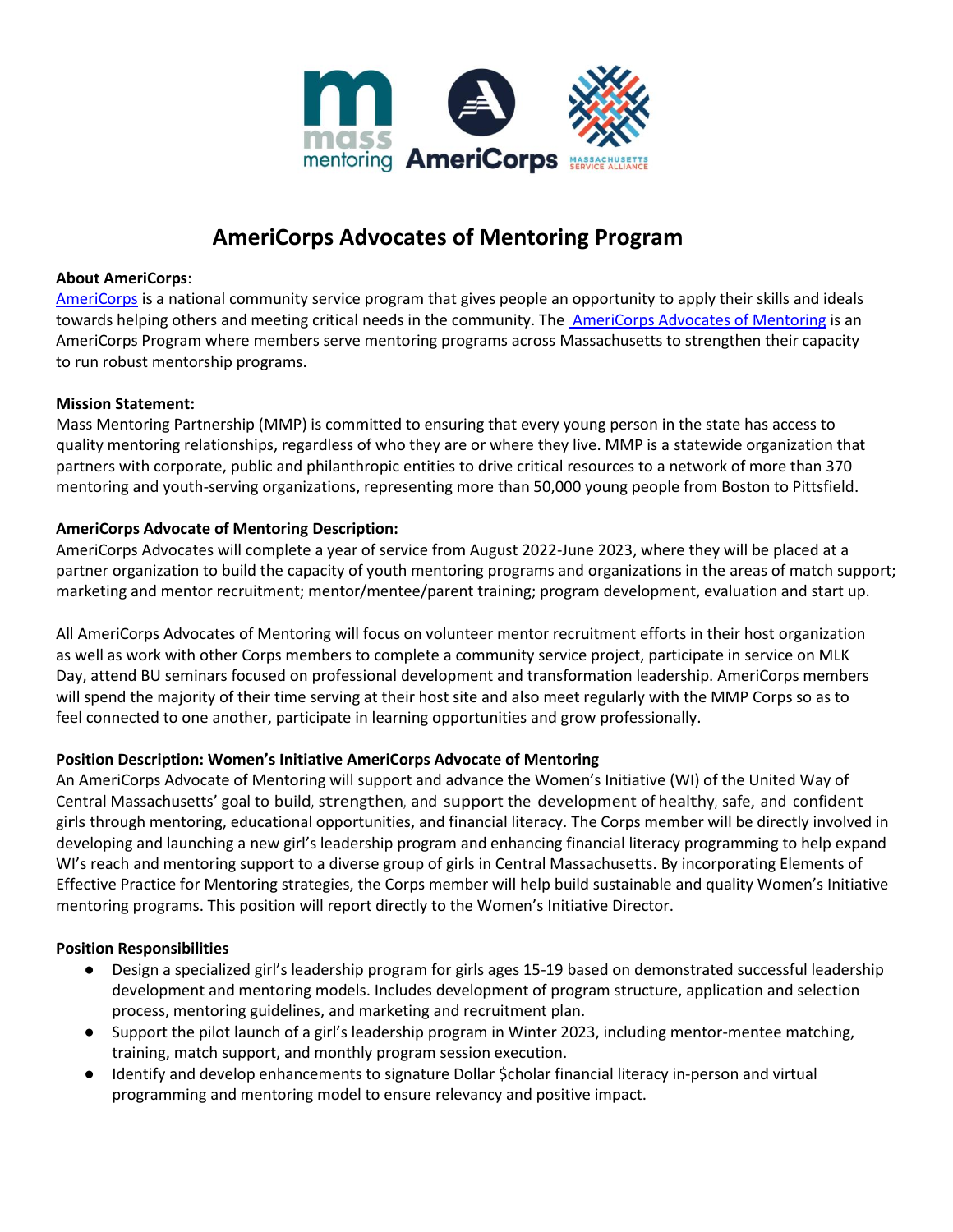

- Support Dollar \$cholar Fall and Spring programming, including school and agency partner outreach, mentor recruitment and training, and in-person and virtual program execution.
- Develop partnerships with key community stakeholders to inform program development.
- Assess and report program data to measure impact and inform future developments.
- Develop program guides to help sustain quality mentoring models.

### **Basic Requirements:**

- Passion for working with diverse youth and families
- Strong critical thinking and problem solving skills
- Flexible schedule/Ability to work occasional evenings/weekends
- Motivation and aptitude for networking and outreach
- Committed to actively recruiting, selecting, on-boarding, and managing mentors
- Ability to plan, execute, and document site-based group activities and off-site field trips
- Flexibility, patience, and a good sense of humor!

### **Additional Skills:**

- Experience/skill in effective group behavior management preferred
- Proficiency with Microsoft and Google applications
- Interest or experience in transformational leadership models

# **AmeriCorps Service Requirements:**

- You must be a U.S. citizen, national, or legal permanent resident of the U.S. to be an AmeriCorps member
- Complete a minimum of 1700 hours of documented service
- Complete all required AmeriCorps documentation and monthly reporting
- Complete as a team one community service project to benefit the field of mentoring
- Commute to all Corps-wide trainings and events to cultivate future non-profit leaders. (Reimbursements available for qualifying members)
- Effectively manage time, projects, and meet competing demands
- Complete all professional development requirements

# **General Qualifications**

- BA/BS strongly preferred or equivalent experience
- Experience with and/or commitment to youth development
- A passion for volunteerism and community service
- The desire to work with diverse people, organizations, and communities
- Strong writing and editing skills
- Some experience with marketing material design, blogging, and social media preferred
- Public speaking
- Interest in nonprofit organizations and their development